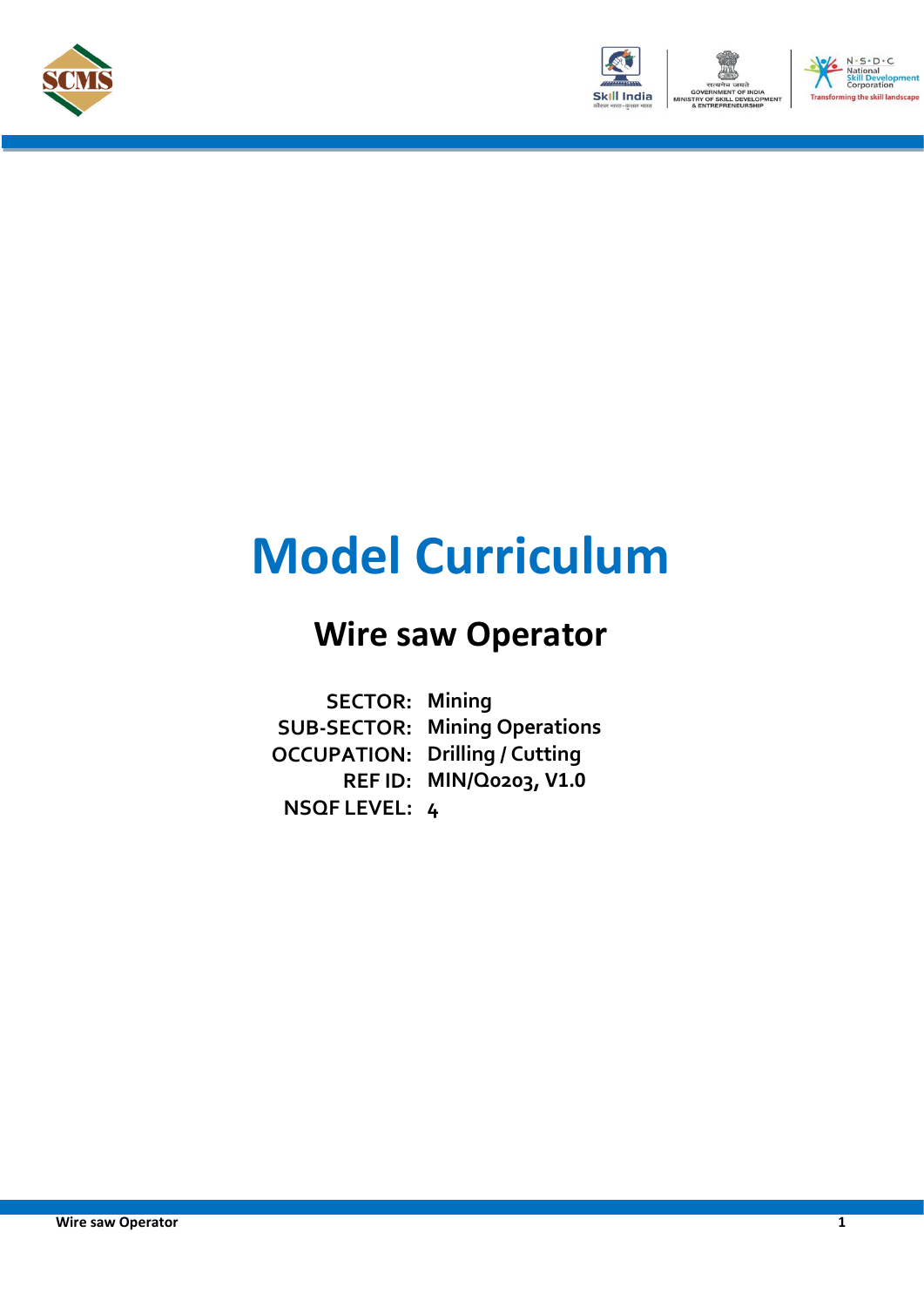



.<br>he skill landscape

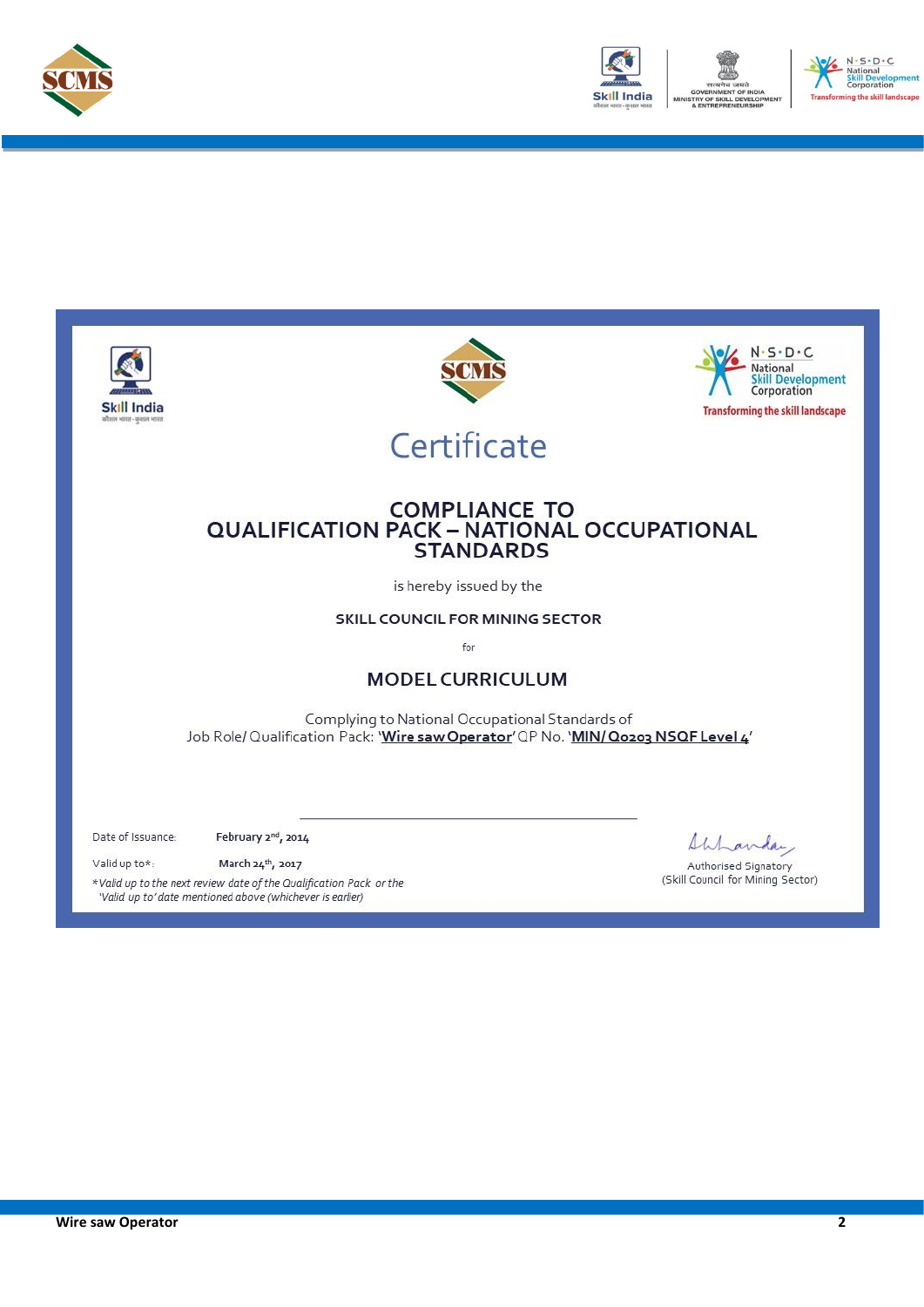





### **TABLE OF CONTENTS**

| 1. Curriculum                           |    |
|-----------------------------------------|----|
| <b>2. Trainer Prerequisites</b>         | 09 |
| <b>3. Annexure: Assessment Criteria</b> |    |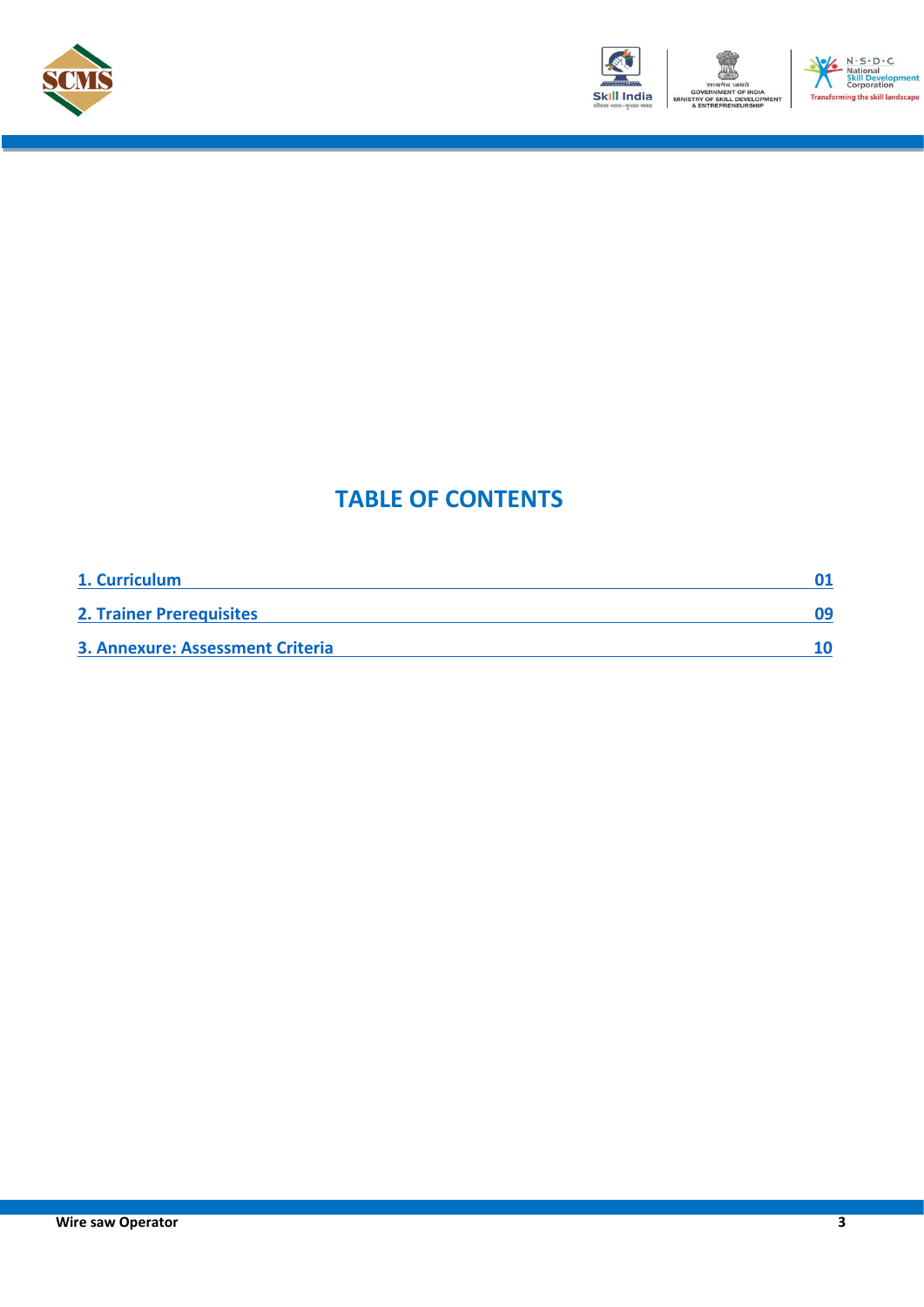



# **Wire saw Operator**

This program is aimed at training candidates for the job of a "Wire saw Operator", in the "Mining & Allied" Sector/Industry and aims at building the following key competencies amongst the learner.

| <b>Program Name</b>                        | <b>Wire saw Operator</b>                                                         |                                                                |            |
|--------------------------------------------|----------------------------------------------------------------------------------|----------------------------------------------------------------|------------|
|                                            |                                                                                  |                                                                |            |
| Qualification Pack Name &<br>Reference ID. | MIN/Q0203                                                                        |                                                                |            |
|                                            |                                                                                  |                                                                |            |
| <b>Version No.</b>                         | 1.0                                                                              | Version update date                                            | 24/03/2017 |
|                                            |                                                                                  |                                                                |            |
| <b>Pre-requisites to Training</b>          | Preferably Class XII                                                             |                                                                |            |
|                                            |                                                                                  |                                                                |            |
| <b>Training Outcomes</b>                   |                                                                                  | After completing this programme, participants will be able to: |            |
|                                            | Conduct pre-operation checks to ensure the Wire saw is safe to use.<br>$\bullet$ |                                                                |            |
|                                            | Record details of daily checks                                                   |                                                                |            |
|                                            | $\bullet$                                                                        | Perform Trimming or Towing operation of Wire saw               |            |
|                                            | Position and mount the Wire saw<br>$\bullet$                                     |                                                                |            |
|                                            | Perform Wire sawing operation.<br>$\bullet$                                      |                                                                |            |
|                                            | Report of problem/incidents etc.                                                 |                                                                |            |
|                                            | <b>Record and Documentation</b>                                                  |                                                                |            |
|                                            | Comply to health and safety measures critical for personnel working in open-cast |                                                                |            |
|                                            | mines                                                                            |                                                                |            |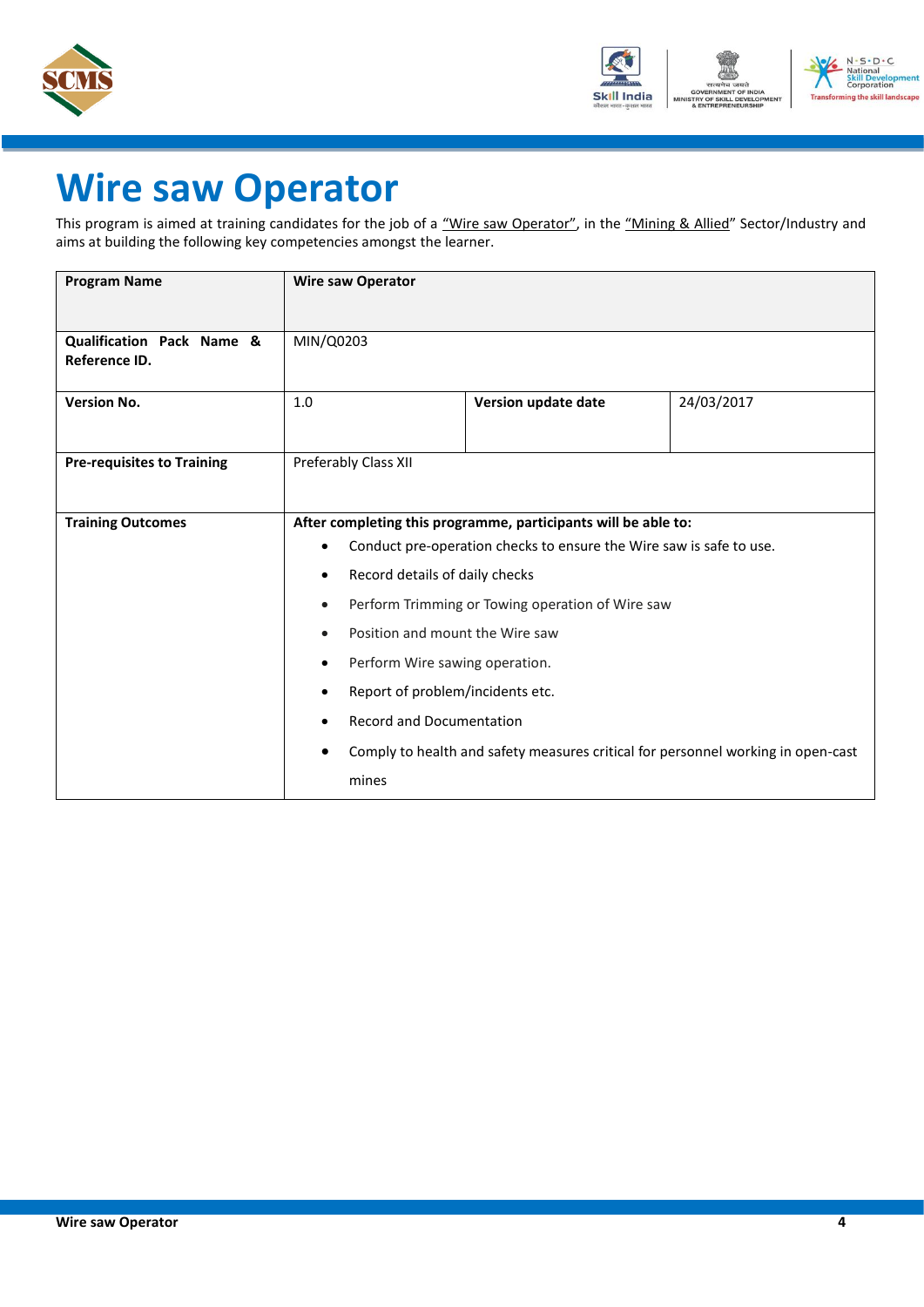



This course encompasses 4 out of 4 National Occupational Standards (NOS) of "Wire saw Operator" Qualification Pack issued by "Skill Council for Mining Sector".

| Sr.<br>No.     | <b>Module</b>                                                                                                                                                                                   | <b>Key Learning Outcomes</b>                                                                                                                                                                                                                                                                                                                                                                                                                                                                                                                                                                                                                                                                               | <b>Equipment Required</b>                                                                                                                                                                                                                                                                                                                                                                                                            |
|----------------|-------------------------------------------------------------------------------------------------------------------------------------------------------------------------------------------------|------------------------------------------------------------------------------------------------------------------------------------------------------------------------------------------------------------------------------------------------------------------------------------------------------------------------------------------------------------------------------------------------------------------------------------------------------------------------------------------------------------------------------------------------------------------------------------------------------------------------------------------------------------------------------------------------------------|--------------------------------------------------------------------------------------------------------------------------------------------------------------------------------------------------------------------------------------------------------------------------------------------------------------------------------------------------------------------------------------------------------------------------------------|
| $\mathbf{1}$   | <b>Introduction</b><br><b>Theory Duration</b><br>(hh:mm)<br>10:00<br><b>Practical</b><br><b>Duration</b><br>(hh:mm)<br>26:00<br><b>Corresponding</b><br><b>NOS Code</b><br><b>Bridge Module</b> | Understand General Discipline in the class room<br>$\bullet$<br>(Do's & Don'ts)<br>Understand Role of Wire saw Operator in<br>$\bullet$<br>mining industry<br>Understand benching in quarries, dressing of<br>$\bullet$<br>overhangs, undercuts, fencing, first aid and<br>hygiene<br>Illustrate standing orders in force at the mine.<br>$\bullet$<br>Demonstrate safety in the vicinity of machinery.<br>$\bullet$<br>Explain shot-firing and safety regulations. How<br>$\bullet$<br>and where to take shelter.<br>Practice Basic skills of communication<br>$\bullet$<br>Learn and Practice Basic reading capabilities to<br>$\bullet$<br>enable reading of signs, notices and/or cautions<br>at site. | Computer With Internet, LCD<br>Projector, Trainer Chair & Pin Up<br>Boards, White Board                                                                                                                                                                                                                                                                                                                                              |
| $\overline{2}$ | <b>Prepare Wire</b><br>saw<br>(hh:mm)<br>40:00<br><b>Practical</b><br><b>Duration</b><br>(hh:mm)<br>90:00<br><b>Corresponding</b><br><b>NOS Code</b><br>MIN/N0209                               | Adhere to time limits given by supervisor<br>$\bullet$<br>Check the various controls, gauges, warning lamp<br>$\bullet$<br>and other safety devices<br>Ensure that crown blocks are mounted securely<br>$\bullet$<br>Check all hose connections are in order, if using a<br>$\bullet$<br>compress air Wire saw<br>Check that Wire sawing equipment is in safe<br>$\bullet$<br>operating condition.<br>Apply grease to all greasing pins and pivot points<br>$\bullet$<br>The Wire sawing site is clear of other mine<br>$\bullet$<br>workers to avoid any accidents.<br>Follow the manufacturer's instructions which<br>$\bullet$<br>apply to the care and safe operation of the Wire<br>saw.              | Helmet, Dust Mask, Goggles, Ear<br>Plug, Gloves, Reflective Jacket,<br>Safety Belt, Gum Boots/ Safety<br>shoes, Fire Extinguisher Cylinders,<br>First Aid Box, Fire Fighting Charts,<br>First Aid Charts, Computer with<br>Internet, LCD Projector, Trainer<br>Chair & Table, Demonstration<br>Table, Pin Up Boards, White Board,<br>Wire Saw, Diamond Segment Wire,<br>Diamond Chain Saw, Electric Tester,<br>Spanner Set, Gang Saw |
| 3              | <b>Perform Wire</b><br>saw Operations<br><b>Theory Duration</b><br>(hh:mm)<br>12:00<br><b>Practical</b><br><b>Duration</b><br>(hh:mm)                                                           | Plan and organize the job according to the site<br>$\bullet$<br>engineer instructions<br>Organize daily consumables according to the<br>$\bullet$<br>day's plan<br>Operate propelling motor control levers to<br>$\bullet$<br>smoothly move the Wire saw machine in all four<br>directions.<br>Ensure all necessary precautions are adhered to<br>$\bullet$<br>before towing the Wire saw to a distant site.                                                                                                                                                                                                                                                                                               | Helmet, Dust Mask, Goggles, Ear<br>Plug, Gloves, Reflective Jacket,<br>Safety Belt, Gum Boots/ Safety<br>shoes, Fire Extinguisher Cylinders,<br>First Aid Box, Fire Fighting Charts,<br>First Aid Charts, Computer with<br>Internet, LCD Projector, Trainer<br>Chair & Table, Demonstration<br>Table, Pin Up Boards, White Board,<br>Wire Saw, Diamond Segment Wire,                                                                 |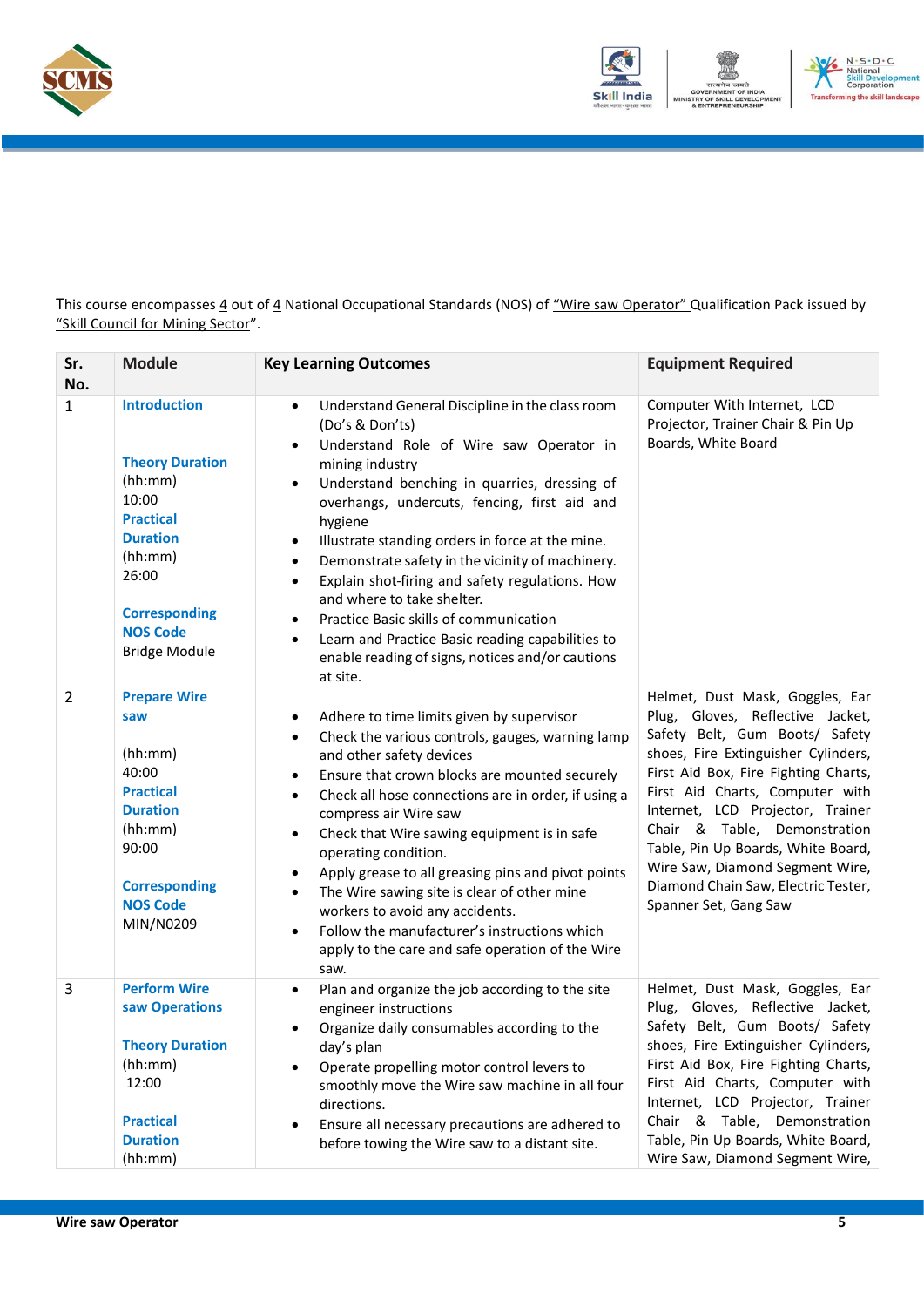





|   | 210:00<br><b>Corresponding</b><br><b>NOS Code</b><br>MIN/N0210                                                                                                                                                                                     | Raise Wire saw guide to 1.5m above ground level<br>$\bullet$<br>and make it horizontal to prevent any damage in<br>transit.<br>Ensure a stable base for mounting the Wire saw<br>$\bullet$<br>Adjust the tracks by methodically manipulating<br>$\bullet$<br>the positions of oscillation cylinder valve and<br>hydraulic track valve.<br>Have work area barricaded or bunded and erect<br>$\bullet$<br>signage as required to make work area safe.<br>Ensure that the highest level of quality is<br>$\bullet$<br>consistently maintained<br>Ensure all associated products (couplings/rods<br>$\bullet$<br>etc.) are used to their maximum potential, while<br>ensuring their sustainability<br>Reduce downtime and wastage<br>$\bullet$<br>Demonstrate caution against hazards of Wire<br>$\bullet$<br>saw machine in operation. | Diamond Chain Saw, Electric Tester,<br>Spanner Set, Gang Saw                                                                                                                                                                                                                                                                                                                                                                         |
|---|----------------------------------------------------------------------------------------------------------------------------------------------------------------------------------------------------------------------------------------------------|-------------------------------------------------------------------------------------------------------------------------------------------------------------------------------------------------------------------------------------------------------------------------------------------------------------------------------------------------------------------------------------------------------------------------------------------------------------------------------------------------------------------------------------------------------------------------------------------------------------------------------------------------------------------------------------------------------------------------------------------------------------------------------------------------------------------------------------|--------------------------------------------------------------------------------------------------------------------------------------------------------------------------------------------------------------------------------------------------------------------------------------------------------------------------------------------------------------------------------------------------------------------------------------|
| 4 | <b>Carry Out</b><br><b>Reporting and</b><br>Logging - Wire<br><b>Saw Operator</b><br><b>Theory Duration</b><br>(hh:mm)<br>20:00<br><b>Practical</b><br><b>Duration</b><br>(hh:mm)<br>20:00<br><b>Corresponding</b><br><b>NOS Code</b><br>MIN/N0211 | Report problems/incidents as applicable in a<br>$\bullet$<br>timely manner<br>Report to the appropriate authority as laid down<br>$\bullet$<br>by the employer<br>Follow reporting procedures as prescribed by the<br>$\bullet$<br>employer<br>Identify documentation to be completed relating<br>$\bullet$<br>to one's role<br>Record details accurately using the appropriate<br>$\bullet$<br>format<br>Complete all documentation within stipulated<br>$\bullet$<br>time.<br>Make sure documents are available to all<br>appropriate authorities to inspect                                                                                                                                                                                                                                                                      | Helmet, Dust Mask, Goggles, Ear<br>Plug, Gloves, Reflective Jacket,<br>Safety Belt, Gum Boots/ Safety<br>shoes, Fire Extinguisher Cylinders,<br>First Aid Box, Fire Fighting Charts,<br>First Aid Charts, Computer with<br>Internet, LCD Projector, Trainer<br>Chair & Table, Demonstration<br>Table, Pin Up Boards, White Board,<br>Wire Saw, Diamond Segment Wire,<br>Diamond Chain Saw, Electric Tester,<br>Spanner Set, Gang Saw |
| 5 | <b>Health and</b><br>safety<br><b>Theory Duration</b><br>(hh:mm)<br>20:00<br><b>Practical</b><br><b>Duration</b><br>(hh:mm)<br>62:00<br><b>Corresponding</b><br><b>NOS Code</b><br>MIN/N0204                                                       | Comply with occupational health and safety<br>$\bullet$<br>regulations adopted by the employer.<br>Follow mining operations procedures with<br>$\bullet$<br>respect to materials handling and accidents<br>Follow the correct safety steps in case of fire,<br>$\bullet$<br>accident, major failure<br>Work responsibly and carefully so as not to put<br>$\bullet$<br>the health and safety of self or others at risk.<br>Perform storage and transport of hazardous<br>$\bullet$<br>materials compliant with safety guidelines<br>prescribed by DGMS.<br>Comply with safety regulations and procedures<br>$\bullet$<br>in case of fire hazard.<br>Operate various grades of fire extinguishers.<br>Work responsibly and as safe and careful as<br>possible so as not to put the health and safety of                              | Helmet, Dust Mask, Goggles, Ear<br>Plug, Gloves, Reflective Jacket,<br>Safety Belt, Gum Boots/ Safety<br>shoes, Fire Extinguisher Cylinders,<br>First Aid Box, Fire Fighting Charts,<br>First Aid Charts, Computer with<br>Internet, LCD Projector, Trainer<br>Chair & Table, Demonstration<br>Table, Pin Up Boards, White Board,<br>Wire Saw, Diamond Segment Wire,<br>Diamond Chain Saw, Electric Tester,<br>Spanner Set, Gang Saw |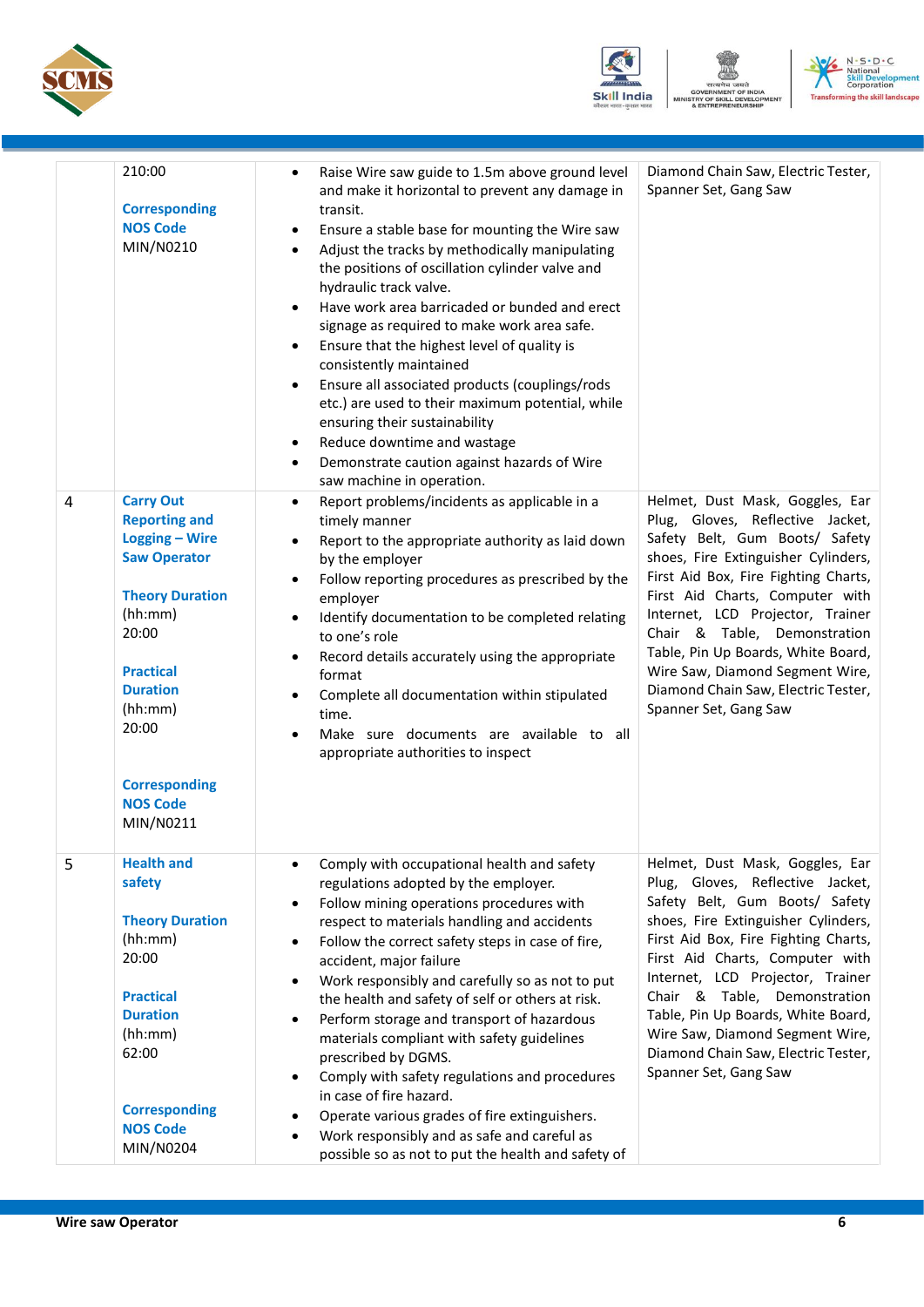





|                                                                                                  | self or others at risk, including members of the<br>public<br>Demonstrate careful practices in handling<br>explosives and heavy<br>machinery.<br>Identify characteristics of post-blast fumes and<br>$\bullet$<br>take necessary precautions. |
|--------------------------------------------------------------------------------------------------|-----------------------------------------------------------------------------------------------------------------------------------------------------------------------------------------------------------------------------------------------|
| <b>Total Duration</b><br><b>Theory Duration</b><br>102:00<br><b>Practical Duration</b><br>408:00 | <b>Unique Equipment Required:</b>                                                                                                                                                                                                             |

<span id="page-6-0"></span>Grand Total Course Duration: 510 Hours, 0 Minutes (This syllabus/ curriculum has been approved by SSC: Skill Council for Mining Sector)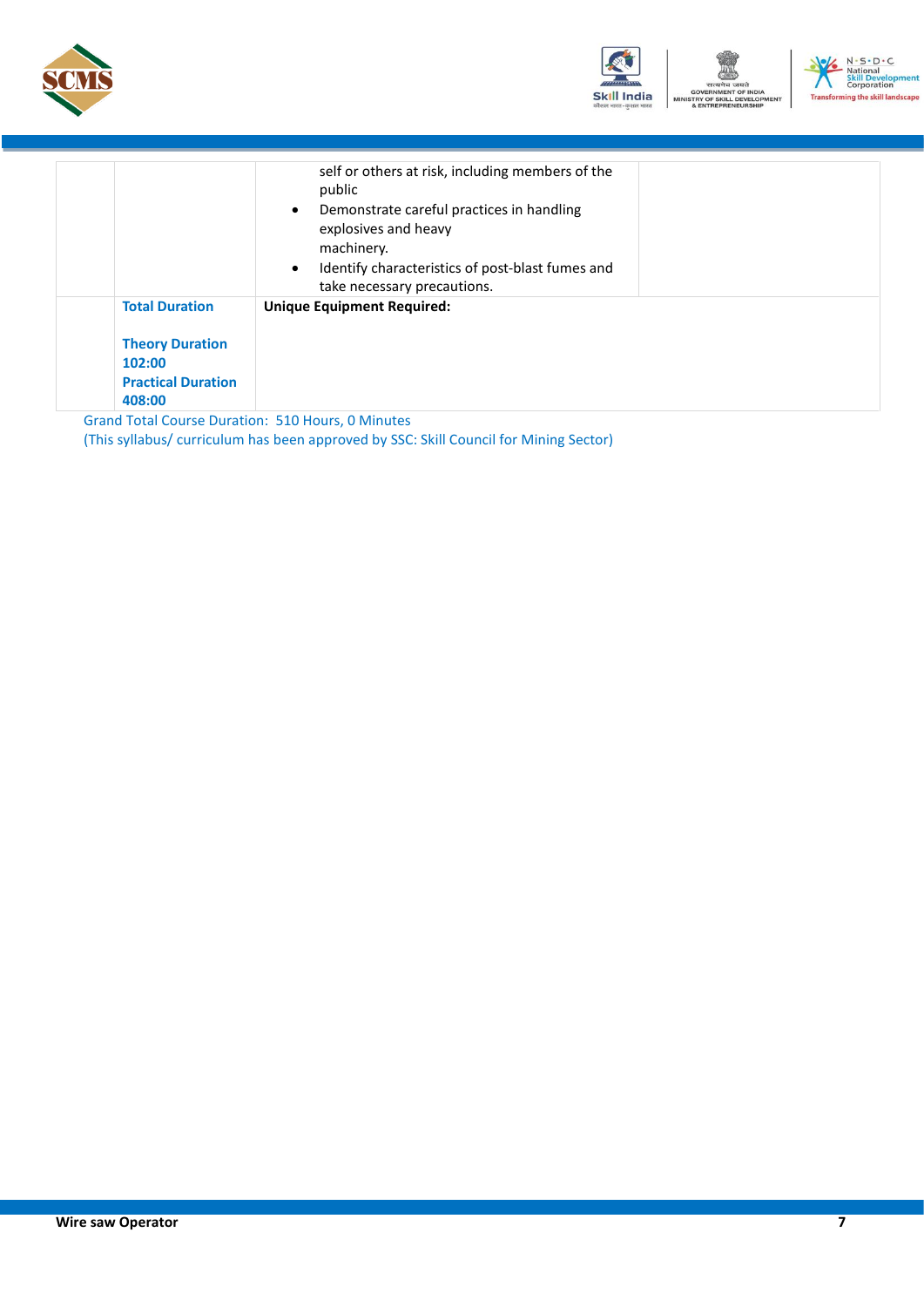



### **Trainer Prerequisites for Job role: "Wire saw Operator" mapped to Qualification Pack: "MIN/Q0203"**

| Sr.<br><b>No</b> | Area                  | <b>Details</b>                                                                                                                              |  |  |  |
|------------------|-----------------------|---------------------------------------------------------------------------------------------------------------------------------------------|--|--|--|
|                  |                       |                                                                                                                                             |  |  |  |
| 1                | <b>Description</b>    | To deliver accredited training service, mapping to the curriculum detailed above, in accordance<br>with the Qualification Pack "MIN/Q0203". |  |  |  |
| $\mathcal{P}$    | Personal              | This job requires sensitivity to problem solving, safety orientation, reading, writing and                                                  |  |  |  |
|                  | <b>Attributes</b>     | communication skills and good agility. The person should be of good physical condition with                                                 |  |  |  |
|                  |                       | good vision and must pass through periodic medical tests.                                                                                   |  |  |  |
| 3                | <b>Minimum</b>        | Class X/ITI or                                                                                                                              |  |  |  |
|                  | Educational           | Diploma in Mining/ Mechanical or                                                                                                            |  |  |  |
|                  | <b>Qualifications</b> | B-Tech in Mining/ Mechanical                                                                                                                |  |  |  |
| 4a               | <b>Domain</b>         | Certified for Job Role: "Wire saw Operator" mapped to QP: "MIN/Q203, v1.0". Minimum                                                         |  |  |  |
|                  | <b>Certification</b>  | accepted score is 80%                                                                                                                       |  |  |  |
| 4b               | <b>Platform</b>       | Recommended that the Trainer is certified for the Job Role: "Trainer", mapped to the                                                        |  |  |  |
|                  | <b>Certification</b>  | Qualification Pack: "MEP/Q0102". Minimum accepted score as per SSC guideline is 80%.                                                        |  |  |  |
| 5                | <b>Experience</b>     | Class VIII - 6 years<br>1.                                                                                                                  |  |  |  |
|                  |                       | Diploma in Mining/ Mechanical/ Electrical - 5 years<br>2.                                                                                   |  |  |  |
|                  |                       | B-Tech in Mining/ Mechanical/Electrical – 4 years<br>3.                                                                                     |  |  |  |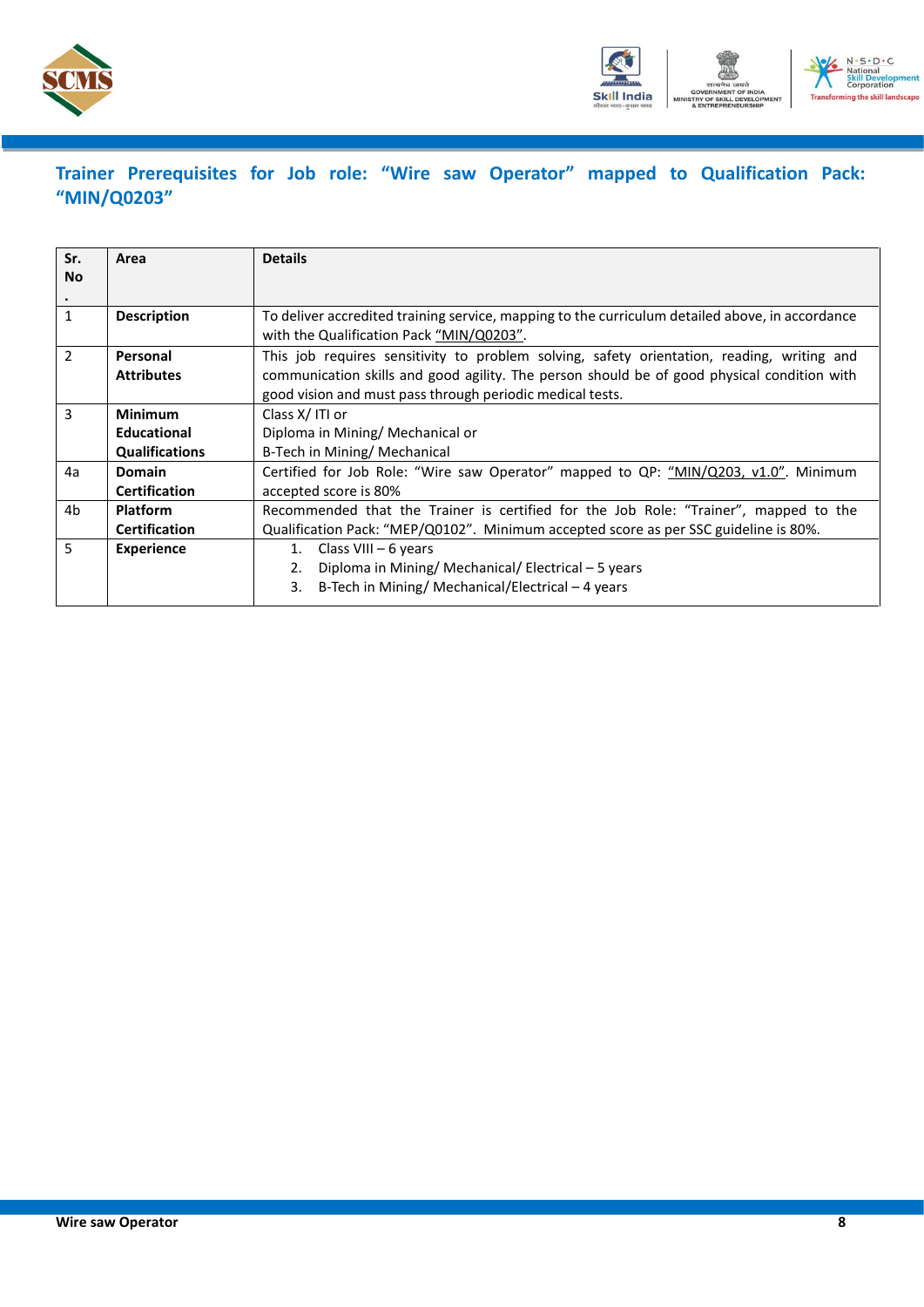



#### <span id="page-8-0"></span>**Annexure: Assessment Criteria**

| <b>Assessment Criteria for Wire saw Operator</b> |                                        |
|--------------------------------------------------|----------------------------------------|
| <b>Job Role</b>                                  | <b>Wire saw Operator</b>               |
| <b>Qualification Pack</b>                        | <b>MIN/Q0203</b>                       |
| Sector Skill Council                             | <b>Skill Council for Mining Sector</b> |

#### **Guidelines for Assessment**

- 1. Criteria for assessment for each Qualification Pack will be created by the Sector Skill Council. Each Performance Criteria (PC) will be assigned marks proportional to its importance in NOS. SSC will also lay down proportion of marks for Theory and Skills Practical for each PC
- 2. The assessment for the theory part will be based on knowledge bank of questions created by the SSC
- 3. Individual assessment agencies will create unique question papers for theory part for each candidate at each examination/training center (as per assessment criteria below)
- 4. Individual assessment agencies will create unique evaluations for skill practical for every student at each examination/training center based on this criterion
- 5. To pass the Qualification Pack , every trainee should score a minimum of 70% in every NOS
- 6. In case of successfully passing only certain number of NOS's, the trainee is eligible to take subsequent assessment on the balance NOS's to pass the Qualification Pack

|                                     |                                                                                                               |                  |                | <b>Marks Allocation</b> |                                   |
|-------------------------------------|---------------------------------------------------------------------------------------------------------------|------------------|----------------|-------------------------|-----------------------------------|
| <b>Assessment</b><br><b>Outcome</b> | <b>Assessment Criteria</b>                                                                                    | Total Mark (100) | Out Of         | <b>Theory</b>           | <b>Skills</b><br><b>Practical</b> |
| 1. MIN/N 0209<br>(Prepare Wire saw) | PC1.<br>Adhere to time limits given by<br>supervisor                                                          | 25               | $\overline{2}$ | 1                       | 1                                 |
|                                     | Check the various controls, gauges,<br>PC2.<br>warning lamp and other safety devices                          |                  | 3              | $\Omega$                | 3                                 |
|                                     | PC3. Ensure that crown blocks are mounted<br>securely                                                         |                  | 3              | $\mathbf{1}$            | $\overline{2}$                    |
|                                     | PC4. Check all those connections are in order,<br>if using a compress air Wire saw                            |                  | 3              | 1                       | $\overline{2}$                    |
|                                     | PC5.<br>Check that Wire sawing<br>equipment is in safe operating<br>condition.                                |                  | $\overline{2}$ | $\Omega$                | $\overline{2}$                    |
|                                     | PC6. Apply grease to all greasing pins and<br>pivot points                                                    |                  | $\overline{2}$ | $\Omega$                | $\overline{2}$                    |
|                                     | PC7. The Wire sawing site is clear of other<br>mine workers to avoid any accidents.                           |                  | $\overline{2}$ | $\Omega$                | $\overline{2}$                    |
|                                     | PC8. Follow the manufacturer's instructions<br>which apply to the care and safe operation of<br>the Wire saw. |                  | $\overline{2}$ | 1                       | 1                                 |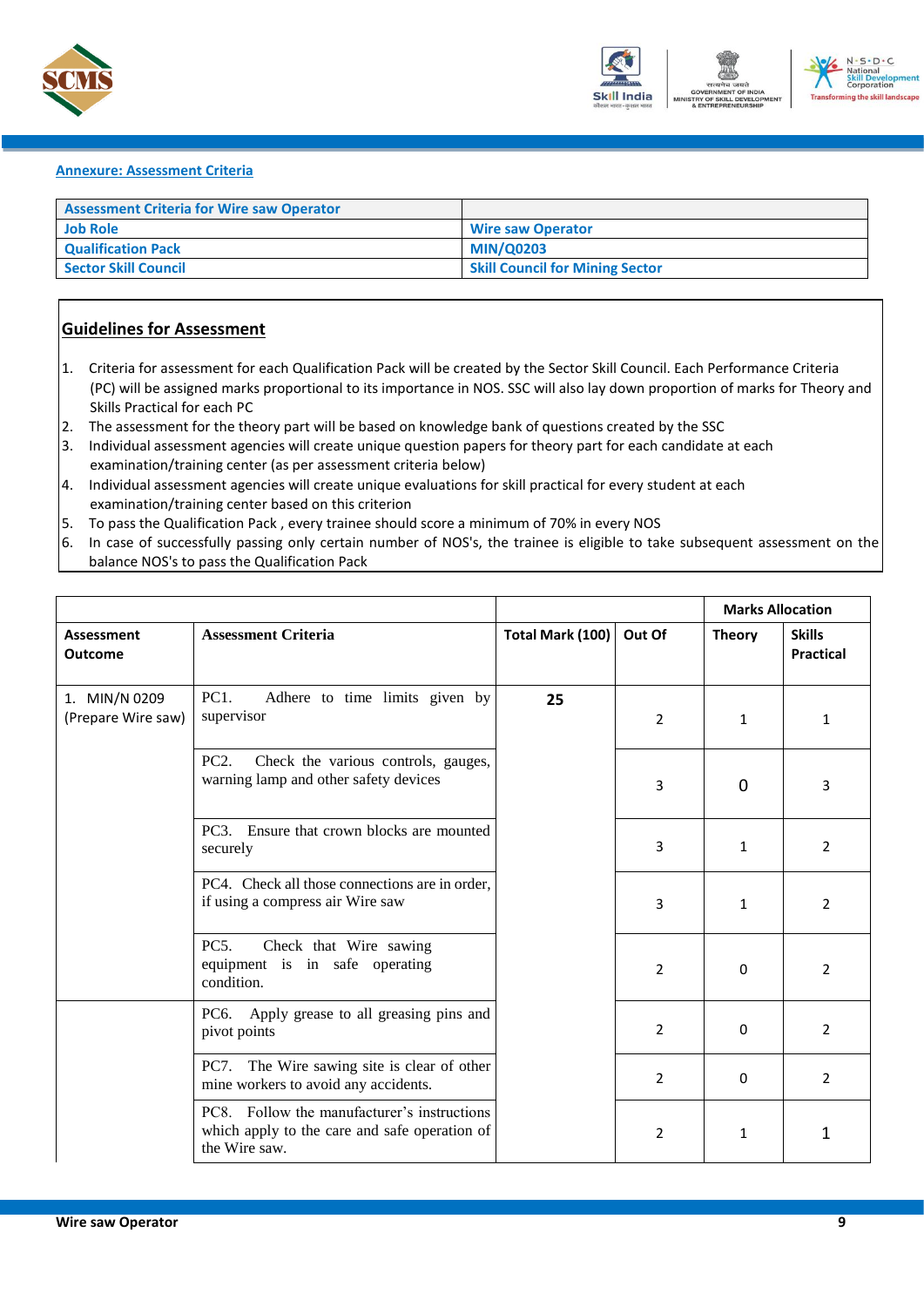





|                                                   | Maintain a checking/maintenance<br>PC9.<br>logbook to record all activities performed<br>before starting the Wire saw                        |              | 3              | $\mathbf{1}$            | 2              |
|---------------------------------------------------|----------------------------------------------------------------------------------------------------------------------------------------------|--------------|----------------|-------------------------|----------------|
|                                                   | PC10. Inform supervisor of problems that are<br>beyond scope of his role                                                                     |              | 3              | 2                       | 1              |
|                                                   |                                                                                                                                              | <b>Total</b> | 25             | $\overline{\mathbf{z}}$ | 18             |
| 2. MIN/N 0210<br>(Perform Wire saw<br>Operations) | PC1. Plan and organize the job according to<br>the site engineer instructions                                                                | 25           | 2              | 1                       | 1              |
|                                                   | PC2. Organize daily consumables according<br>to the day's plan                                                                               |              | 3              | 1                       | 2              |
|                                                   | PC3. Operate propelling motor control levers<br>to smoothly move the Wire saw machine in all<br>four directions.                             |              | 2              | 0                       | 2              |
|                                                   | PC4.<br>Ensure all necessary precautions are<br>adhered to before towing the Wire saw to a<br>distant site.                                  |              | 2              | 1                       | 1              |
|                                                   | PC5. Raise Wire saw guide to 1.5m above<br>ground level and make it horizontal to prevent<br>any damage in transit.                          |              | 2              | $\mathbf{1}$            | 1              |
|                                                   | PC6. Ensure a stable base for mounting the<br>Wire saw                                                                                       |              | 2              | 0                       | 2              |
|                                                   | Adjust the tracks by methodically<br><b>PC7.</b><br>manipulating the positions of oscillation<br>cylinder valve and hydraulic track valve.   |              | 2              | 0                       | 2              |
|                                                   | PC8. Have work area barricaded or bunded<br>and erect signage as required to make work<br>area safe.                                         |              | 2              | 1                       | 1              |
|                                                   | PC9. Ensure that the highest level of quality<br>is consistently maintained                                                                  |              | $\overline{2}$ | 1                       | 1              |
|                                                   | PC10. Ensure all associated products<br>(couplings/rods etc.) are used to their<br>maximum potential, while ensuring their<br>sustainability |              | 2              | 0                       | 2              |
|                                                   | PC11. Reduce downtime and wastage                                                                                                            |              | $\overline{2}$ | $\mathbf{1}$            | $\mathbf{1}$   |
|                                                   | PC12.<br>Demonstrate caution against<br>hazards of Wire saw machine in operation.                                                            |              | $\overline{2}$ | $\mathbf{1}$            | 1              |
|                                                   |                                                                                                                                              | <b>Total</b> | 25             | 8                       | 17             |
| 3. MIN/N 0211<br>(Carry Out                       | PC1. Report problems/incidents as applicable<br>in a timely manner                                                                           | 25           | 4              | $\overline{2}$          | $\overline{2}$ |
| Reporting and<br>Logging-Wire<br>saw              | PC2. Report to the appropriate authority as<br>laid down by the employer                                                                     |              | 4              | 2                       | 2              |
|                                                   |                                                                                                                                              |              |                |                         |                |